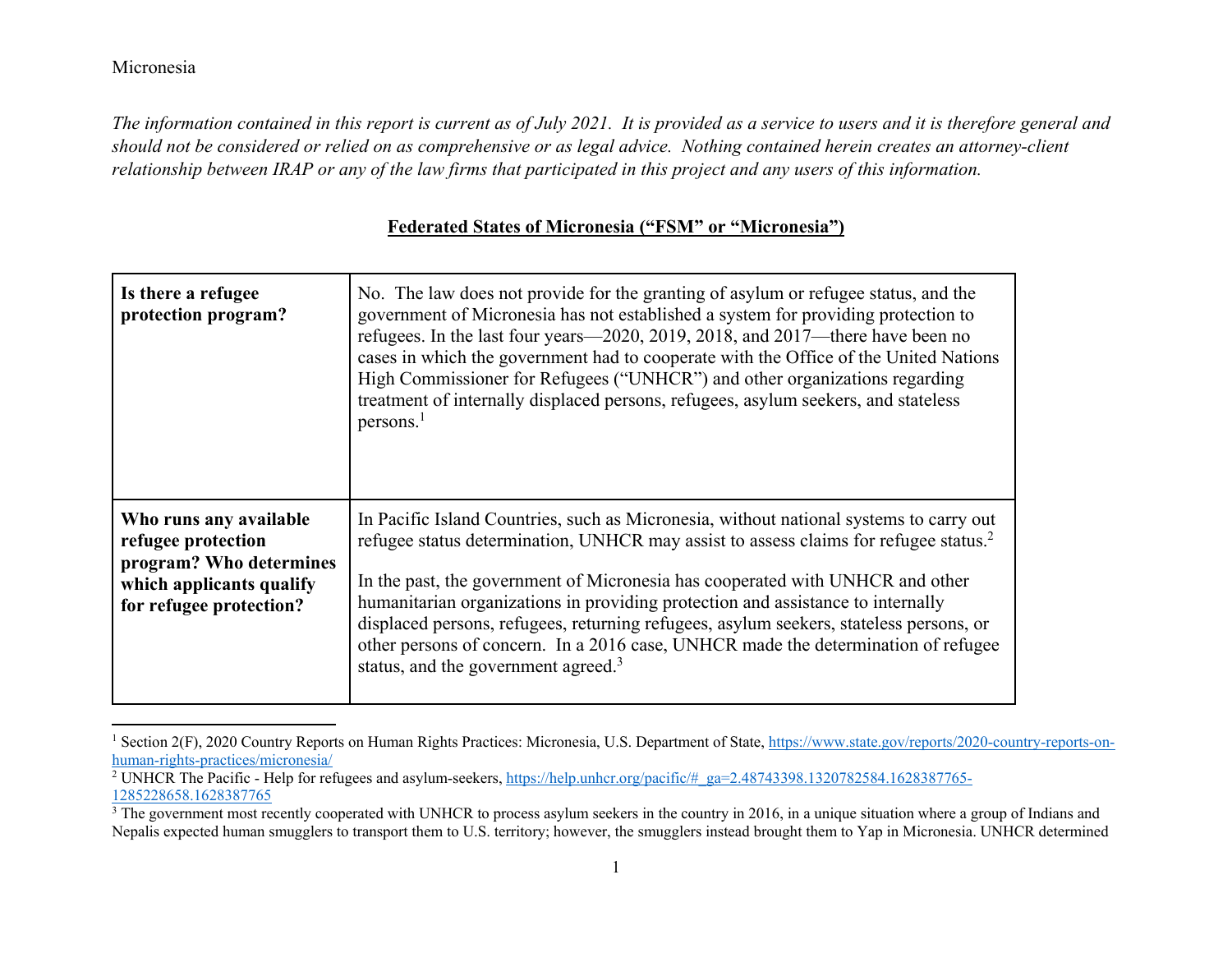| Is the refugee protection<br>program functional? For<br>example, how long does it<br>take for decisions to be<br>issued? What percentage of<br>applications are granted? | N/A                                                                                                                                                                                                                                                                                                                                                                                                                                                                                                                                                                                                                                                                                                                         |
|--------------------------------------------------------------------------------------------------------------------------------------------------------------------------|-----------------------------------------------------------------------------------------------------------------------------------------------------------------------------------------------------------------------------------------------------------------------------------------------------------------------------------------------------------------------------------------------------------------------------------------------------------------------------------------------------------------------------------------------------------------------------------------------------------------------------------------------------------------------------------------------------------------------------|
| Do refugees have a right to<br>work? A right to<br>education? A right to<br>medical care?                                                                                | In the 2016 case, the refugees were given access to medical care.                                                                                                                                                                                                                                                                                                                                                                                                                                                                                                                                                                                                                                                           |
| Are those seeking refugee<br>protection free to live freely<br>or forced to reside in<br>camps?                                                                          | Previous asylum-seekers were detained, and the poor conditions were subject to a<br>constitutional challenge in the Supreme Court of Micronesia. After two to three years<br>of detainment, the court ruled they had the right to move about freely during the day<br>but had an evening curfew and regular reporting requirements to the government. <sup>4</sup><br>The Supreme Court of Micronesia has found that there has been no executive or<br>legislative action to address the issue of refugees that may arrive in the FSM, and thus<br>the court retains the authority to address alleged violations of the FSM Constitution<br>with respect to the Government's treatment of refugees on a case by case basis. |
| Does a grant of refugee<br>protection result in a<br>pathway to permanent<br>status? In other words, can                                                                 | No. In the 2016 case, the four men that were found to be bona-fide refugees by<br>UNHCR were resettled in another country.                                                                                                                                                                                                                                                                                                                                                                                                                                                                                                                                                                                                  |

that four of the men had valid claims, and the remainder were put in the process of repatriation. *See* https://www.state.gov/reports/2016-country-reports-onhuman-rights-practices/federated-states-of-micronesia/

<sup>4</sup> Using the only available example of asylum seekers from 2016, it appears they were detained for over a year in "dire" conditions. *See* https://www.rnz.co.nz/international/pacific-news/331440/refugees-under-arbitrary-detention-in-micronesia. *See Timsina v. Santos* 2017-033 (Supreme Court of Micronesia, Pohnpei), *available at* https://www.refworld.org/cases,FSMSC,60548ed84.html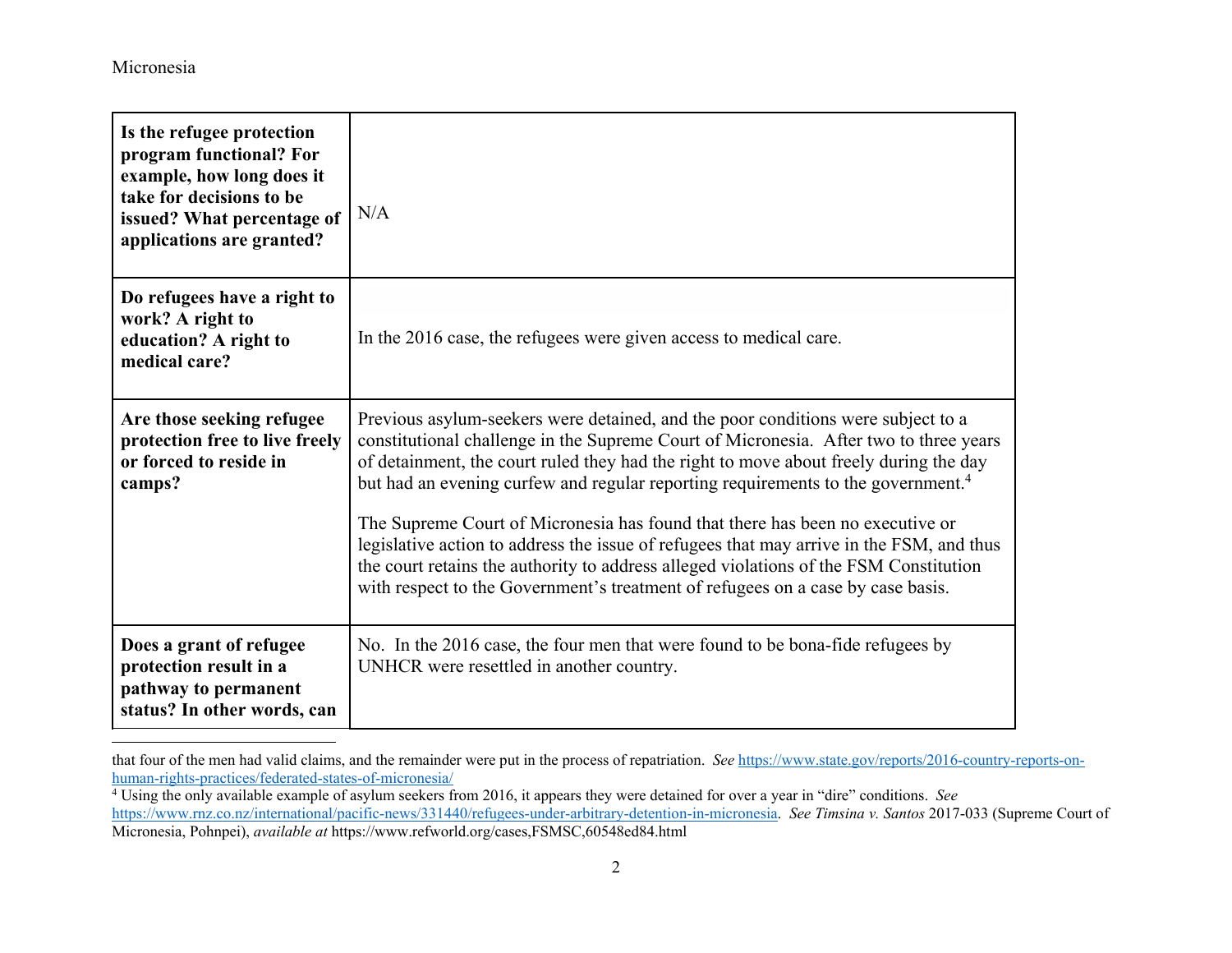| a refugee eventually<br>become a citizen? Is there<br>another form of legal<br>permanent status available<br>for people with refugee<br>status?                   | A previous Assistant Attorney General of Micronesia said that the FSM definitely<br>should not be considered as a destination for potential refugees. <sup>5</sup>                                                                                                                                                                                                                                                                                                                                                                                                                                                                         |
|-------------------------------------------------------------------------------------------------------------------------------------------------------------------|--------------------------------------------------------------------------------------------------------------------------------------------------------------------------------------------------------------------------------------------------------------------------------------------------------------------------------------------------------------------------------------------------------------------------------------------------------------------------------------------------------------------------------------------------------------------------------------------------------------------------------------------|
| Does the country offer<br>temporary protections<br>available other than<br>refugee status? If so, what<br>are they?                                               | Micronesia does not offer other temporary protections.<br>Although Afghan citizens do not need a visa to go to Micronesia, all travelers must<br>show proof of a return ticket, or travel beyond Micronesia as the ultimate destination. <sup>6</sup><br>All travelers must apply for a free tourist visa in person once arriving in Micronesia.<br>The tourist visa allows a maximum stay of 1 month and the visa expires in 90 days.<br>All visitors arriving in Micronesia, including Afghan citizens, must have a valid<br>passport or other travel document issued by the government of the country of<br>citizenship or nationality. |
| What, if any, penalties are<br>there for people without<br>status or people who are<br>denied refugee protection?                                                 | In the 2016 case, the 14 men who were denied refugee status were repatriated to their<br>home country of Nepal.                                                                                                                                                                                                                                                                                                                                                                                                                                                                                                                            |
| What organizations exist<br>in-country that can help<br>displaced people seek<br>available protections?<br>What other organizations<br>in the country may be able | The UNHCR Regional Office, based in Canberra, has regional coverage for the<br><b>Federated States of Micronesia</b><br>No such organizations have been identified:<br>https://www.refugeelegalaidinformation.org/micronesia-pro-bono-directory                                                                                                                                                                                                                                                                                                                                                                                            |

<sup>5</sup> http://www.kpress.info/index.php?option=com\_content&view=article&id=743&catid=8&Itemid=103<br><sup>6</sup> http://www.visit-micronesia.fm/guide/regulation.html